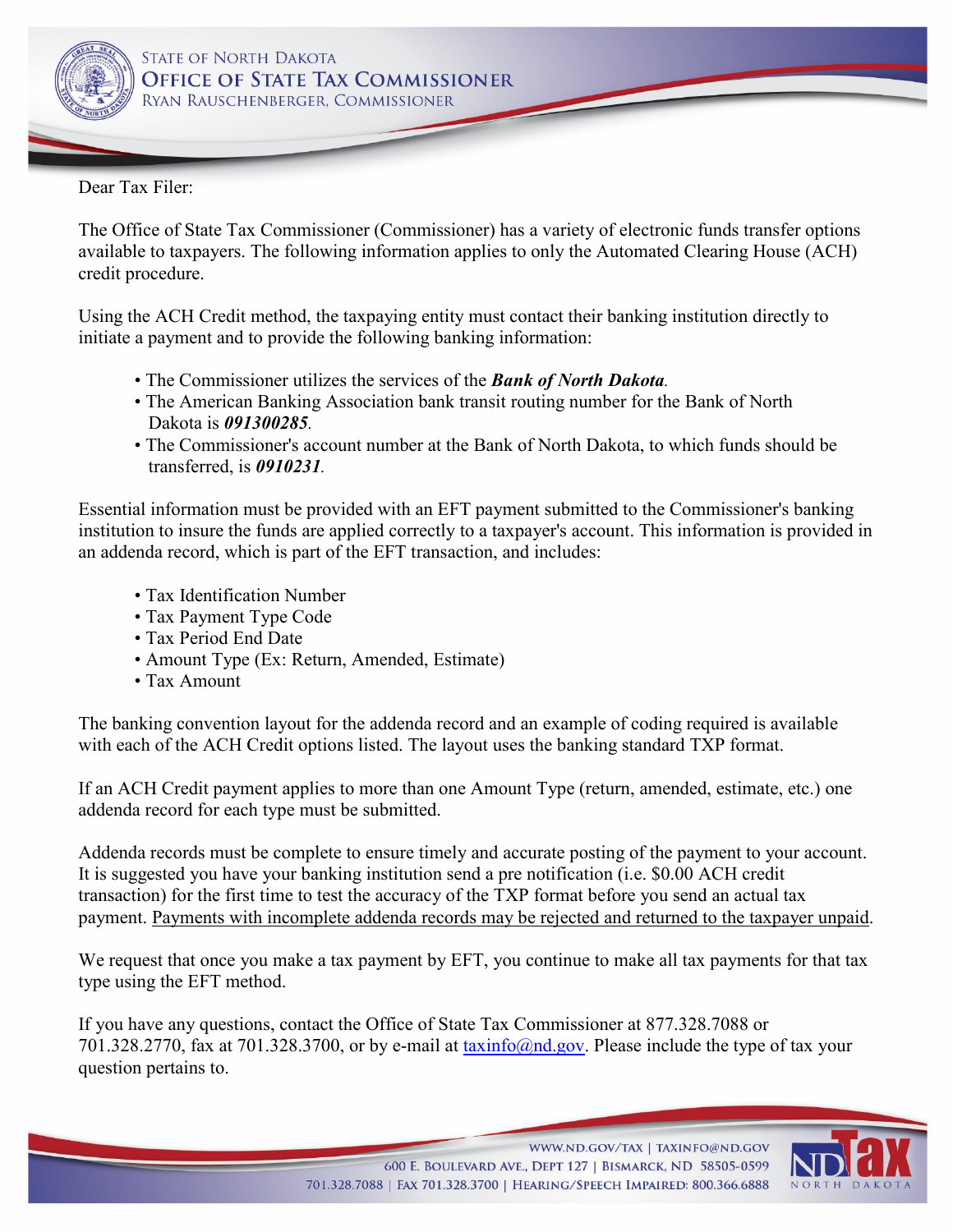# **North Dakota Office of State Tax Commissioner Tax Payment (TXP) Banking Convention City Lodging & Restaurant Tax/City Lodging Tax Addenda Record Layout**

### **Tax Payment Data Segment (TXP)**

| Ref#              | <b>Element ID</b> | <b>Element Name</b>                     | <b>Attributes</b> | <b>Value/Description</b>                                                                                  |  |  |
|-------------------|-------------------|-----------------------------------------|-------------------|-----------------------------------------------------------------------------------------------------------|--|--|
| TXP01             | 325               | Tax Identification Number               | AN 1/15<br>M      | City Lodging & Restaurant Tax Permit Number (i.e., 12345633)                                              |  |  |
| TXP <sub>02</sub> | 1049              | Tax Payment Type Code                   | ID<br>1/5<br>M    | $074$ = Form F10 – City Lodging and Restaurant Tax                                                        |  |  |
| TXP03             | 373               | Tax Period End Date                     | DT 6/6<br>M       | $YYMMDD =$ Enter the last day of the reporting period in the<br>DD value (i.e., $141231$ = December 2014) |  |  |
| TXP04             | 817               | Amount Type (Tax Information ID Number) | ID<br>1/1<br>M    | $R =$ Return Payment<br>$B = B$ illing Payment                                                            |  |  |
| TXP05             | 1051              | Tax Amount                              | $N2$ $1/10$<br>M  | $$$$ \$\$\$\$\$\$ $c =$ The decimal is implied and not transmitted<br>(i.e., $$1500.00 = *150000*$ )      |  |  |
| TXP06             | 817               | Amount Type (Tax Information ID Number) | Not Used          |                                                                                                           |  |  |
| TXP07             | 1051              | Tax Amount                              |                   | Not Used                                                                                                  |  |  |
| TXP08             | 817               | Amount Type (Tax Information ID Number) | Not Used          |                                                                                                           |  |  |
| TXP09             | 1051              | Tax Amount                              |                   | Not Used                                                                                                  |  |  |
| <b>TXP010</b>     | 1050              | <b>Identification Code</b>              |                   | Not Used                                                                                                  |  |  |

### **Example:**

North Dakota Office of State Tax Commissioner Implementation, City Lodging & Restaurant/City Lodging Tax

#### 705TXP\*12345633\*074\*141231\*R\*150000\

| Tax Identification Number | 12345633          | (City Lodging and Restaurant Tax Permit Number) |
|---------------------------|-------------------|-------------------------------------------------|
| Tax Payment Type Code     | 074               | (Form $F10 - City$ Lodging and Restaurant Tax)  |
| Tax Period End Date       | December 31, 2014 |                                                 |
| Amount Type               | R                 | (Return Payment)                                |
| Tax Amount                | \$1,500.00        |                                                 |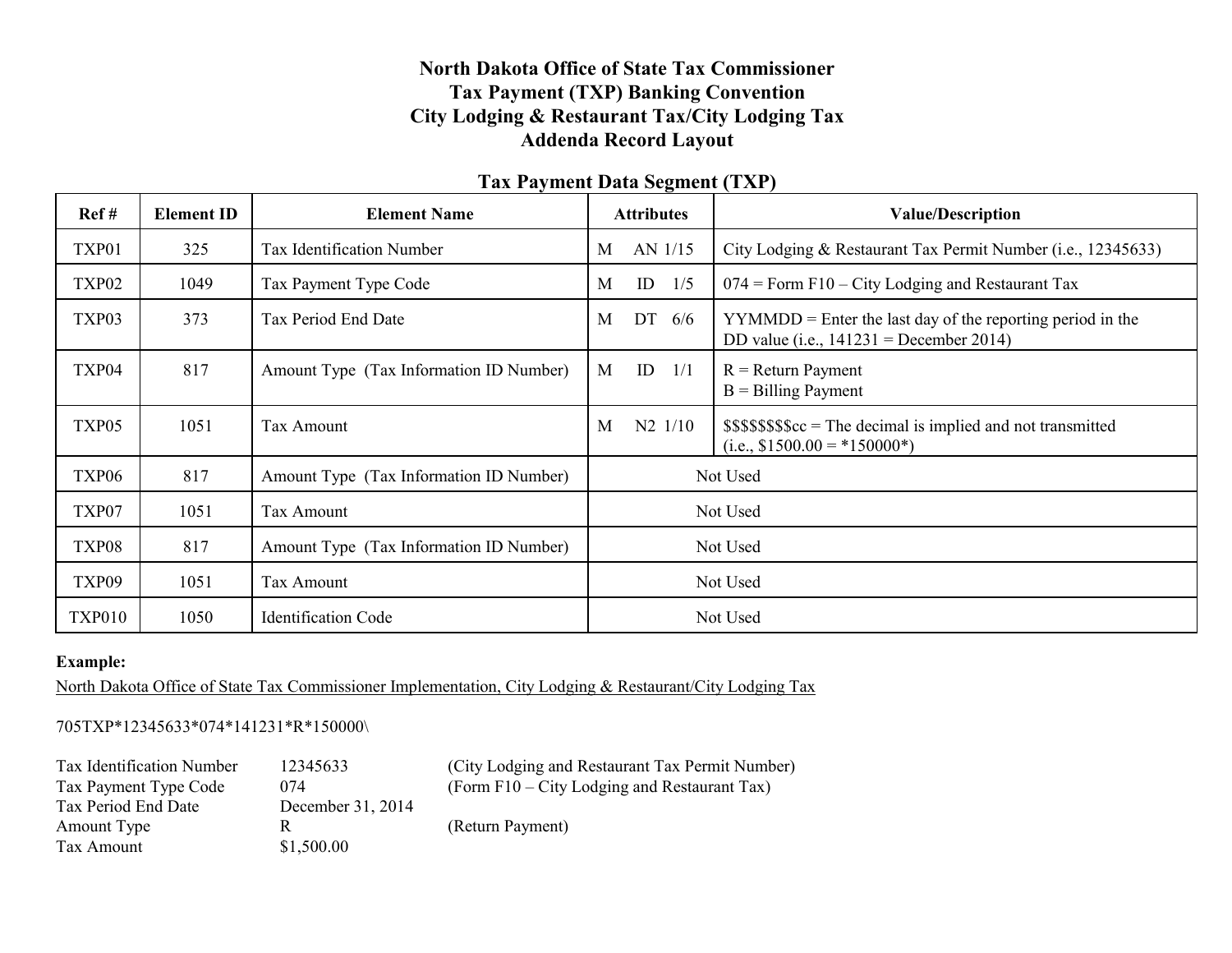# **North Dakota Office of State Tax Commissioner Tax Payment (TXP) Banking Convention Coal Conversion Tax Payment Addenda Record Layout**

| Ref#              | <b>Element ID</b> | <b>Element Name</b>                     |   | <b>Attributes</b> |           | <b>Value/Description</b>                                                                                                                  |
|-------------------|-------------------|-----------------------------------------|---|-------------------|-----------|-------------------------------------------------------------------------------------------------------------------------------------------|
| TXP01             | 325               | Tax Identification Number               | M |                   | AN 9/9    | <b>Federal Identification Number</b>                                                                                                      |
| TXP <sub>02</sub> | 1049              | Tax Payment Type Code                   | M | ID                | 3/3       | $089$ = Coal Conversion Tax Payment                                                                                                       |
| TXP03             | 373               | Tax Period End Date                     | M | DT                | 6/6       | $YYMMDD =$ Enter the last day of the Reporting Month the<br>payment applies to (i.e., $141231$ = December 2014)                           |
| TXP04             | 817               | Amount Type (Tax Information ID Number) | M | ID                | 4/4       | $=$ Payment with Original Return<br>RET<br>$AMD = Payment with Amented Return$<br>ASMT = Payment of Audit Assessment or Billing Statement |
| TXP05             | 1051              | Tax Amount                              | М |                   | $N2$ 1/10 | $$$$ \$\$\$\$\$\$ $c =$ The decimal is implied and not transmitted<br>(i.e., $$500.00 = *50000*$ )                                        |
| TXP06             | 817               | Amount Type (Tax Information ID Number) |   |                   |           | Not Used                                                                                                                                  |
| TXP07             | 1051              | Tax Amount                              |   |                   |           | Not Used                                                                                                                                  |
| TXP08             | 817               | Amount Type (Tax Information ID Number) |   |                   |           | Not Used                                                                                                                                  |
| TXP09             | 1051              | Tax Amount                              |   |                   |           | Not Used                                                                                                                                  |
| <b>TXP010</b>     | 1050              | <b>Identification Code</b>              |   |                   |           | Not Used                                                                                                                                  |

# **Tax Payment Data Segment (TXP)**

#### **Example:**

North Dakota Office of State Tax Commissioner Implementation, Coal Conversion Tax Payment

### 705TXP\*123456789\*089\*141231\*RET\*150000\

| Tax Identification Number | 123456789     | (Federal ID Number)            |
|---------------------------|---------------|--------------------------------|
| Tax Payment Type Code     | 089           | (Coal Conversion Tax Payment)  |
| Tax Period End Date       | December 2014 |                                |
| Amount Type               | <b>RET</b>    | (Payment with Original Return) |
| Tax Amount                | \$1,500.00    |                                |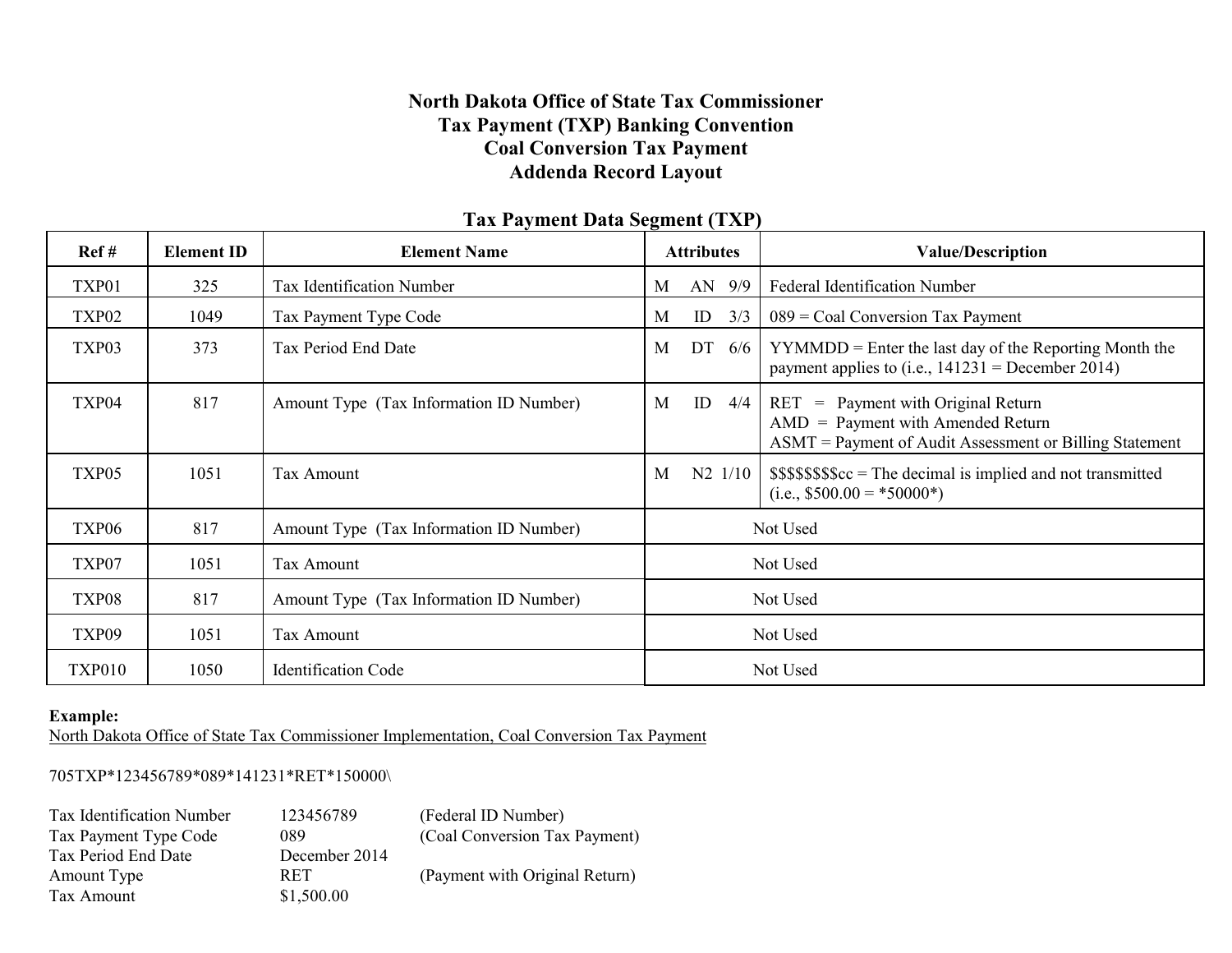## **North Dakota Office of State Tax Commissioner Tax Payment (TXP) Banking Convention Coal Severance Tax Payment Addenda Record Layout**

| Ref#              | <b>Element ID</b> | <b>Element Name</b>                     |   | <b>Attributes</b>   |     | <b>Value/Description</b>                                                                                                                    |
|-------------------|-------------------|-----------------------------------------|---|---------------------|-----|---------------------------------------------------------------------------------------------------------------------------------------------|
| TXP01             | 325               | Tax Identification Number               | M | AN                  | 9/9 | <b>Federal Identification Number</b>                                                                                                        |
| TXP <sub>02</sub> | 1049              | Tax Payment Type Code                   | M | ID                  | 3/3 | $085$ = Coal Severance Tax Payment                                                                                                          |
| TXP03             | 373               | Tax Period End Date                     | M | DT                  | 6/6 | $YYMMDD =$ Enter the last day of the Reporting Month the<br>payment applies to (i.e., $141231$ = December 2014)                             |
| TXP04             | 817               | Amount Type (Tax Information ID Number) | M | ID                  | 4/4 | $=$ Payment with Original Return<br>RET<br>$AMD = Payment with Amented Return$<br>$ASMT =$ Payment of Audit Assessment or Billing Statement |
| TXP05             | 1051              | Tax Amount                              | M | N <sub>2</sub> 1/10 |     | $$$$ \$\$\$\$\$\$ $c =$ The decimal is implied and not transmitted<br>$(i.e., $500.00 = *50000*)$                                           |
| TXP <sub>06</sub> | 817               | Amount Type (Tax Information ID Number) |   |                     |     | Not Used                                                                                                                                    |
| TXP07             | 1051              | Tax Amount                              |   |                     |     | Not Used                                                                                                                                    |
| TXP08             | 817               | Amount Type (Tax Information ID Number) |   |                     |     | Not Used                                                                                                                                    |
| TXP09             | 1051              | Tax Amount                              |   |                     |     | Not Used                                                                                                                                    |
| <b>TXP010</b>     | 1050              | <b>Identification Code</b>              |   |                     |     | Not Used                                                                                                                                    |

### **Tax Payment Data Segment (TXP)**

#### **Example:**

North Dakota Office of State Tax Commissioner Implementation, Coal Severance Tax Payment

705TXP\*123456789\*085\*141231\*RET\*150000\

| Tax Identification Numbe |
|--------------------------|
| Tax Payment Type Code    |
| Tax Period End Date      |
| Amount Type              |
| Tax Amount               |

December 31, 2014<br>RET  $$1,500.00$ 

tification Number 123456789 (Federal ID Number) 085 (Coal Severance Tax Payment)

(Payment with Original Return)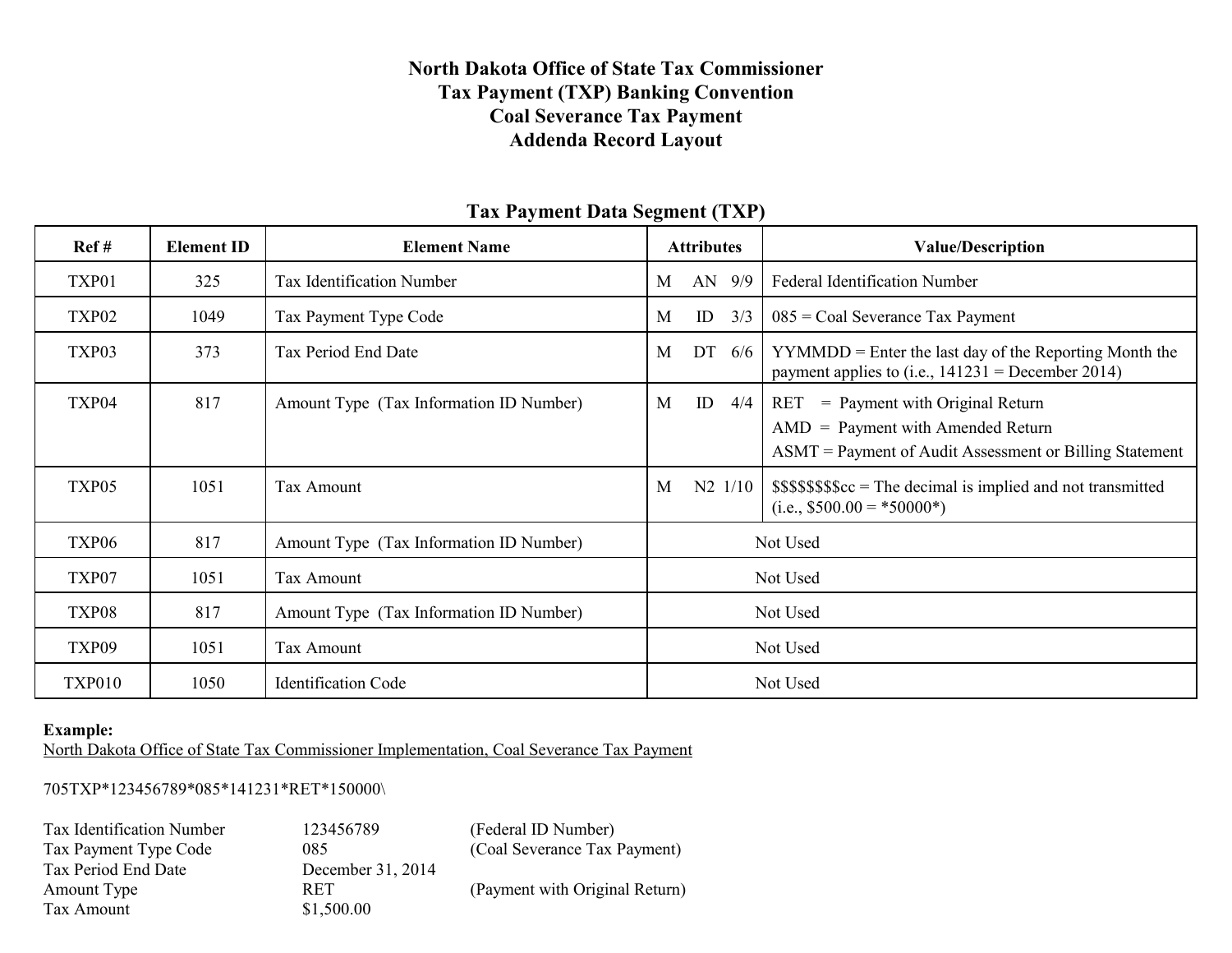# **North Dakota Office of State Tax Commissioner Tax Payment (TXP) Banking Convention Corporate Income Tax Payment Addenda Record Layout**

# **Tax Payment Data Segment (TXP)**

| Ref#              | <b>Element ID</b> | <b>Element Name</b>                     | <b>Attributes</b> | <b>Value/Description</b>                                                                                                                                                                                                                                                                                                                                                                                  |
|-------------------|-------------------|-----------------------------------------|-------------------|-----------------------------------------------------------------------------------------------------------------------------------------------------------------------------------------------------------------------------------------------------------------------------------------------------------------------------------------------------------------------------------------------------------|
| TXP01             | 325               | Tax Identification Number               | M AN 9/9          | <b>Federal Identification Number</b>                                                                                                                                                                                                                                                                                                                                                                      |
| TXP <sub>02</sub> | 1049              | Tax Payment Type Code                   | $M$ ID $3/3$      | $020$ = Corporate Income Tax Payment                                                                                                                                                                                                                                                                                                                                                                      |
| TXP03             | 373               | Tax Period End Date                     | $M$ DT $6/6$      | $YYMMDD =$ Enter the last day of the Tax Year the<br>payment applies to (i.e., $141231$ = December 2014)                                                                                                                                                                                                                                                                                                  |
| TXP04             | 817               | Amount Type (Tax Information ID Number) | $M$ ID 4/4        | EST1 = Estimated Payment Number 1<br>EST2 = Estimated Payment Number 2<br>EST3 = Estimated Payment Number 3<br>EST4 = Estimated Payment Number 4<br>$EXT = Payment with Extension$<br>$RET = Payment with Return$<br>$AMD = Payment with Amented Return$<br>WKST = Payment of Underpayment Billing Notice<br>ASMT = Payment of Audit Assessment<br>UPES = Payment of Underpayment of Estimated Tax Notice |
| TXP05             | 1051              | <b>Tax Amount</b>                       | M N2 1/10         | \$\$\$\$\$\$\$\$cc = The decimal is implied and not transmitted<br>$(i.e., $500.00 = *50000*)$                                                                                                                                                                                                                                                                                                            |
| TXP <sub>06</sub> | 817               | Amount Type (Tax Information ID Number) |                   | Not Used                                                                                                                                                                                                                                                                                                                                                                                                  |
| TXP07             | 1051              | <b>Tax Amount</b>                       | Not Used          |                                                                                                                                                                                                                                                                                                                                                                                                           |
| TXP08             | 817               | Amount Type (Tax Information ID Number) |                   | Not Used                                                                                                                                                                                                                                                                                                                                                                                                  |
| TXP09             | 1051              | <b>Tax Amount</b>                       |                   | Not Used                                                                                                                                                                                                                                                                                                                                                                                                  |
| <b>TXP010</b>     | 1050              | Identification Code                     |                   | Not Used                                                                                                                                                                                                                                                                                                                                                                                                  |

#### **Example:**

North Dakota Office of State Tax Commissioner Implementation, Corporate Income Tax Payment

#### 705TXP\*123456789\*020\*141231\*EST1\*150000\

| Tax Identification Number |
|---------------------------|
| Tax Payment Type Code     |
| Tax Period End Date       |
| Amount Type               |
| Tax Amount                |

December 31, 2014  $$1,500.00$ 

r 123456789 (Federal ID Number) 020 (Corporate Income Tax Payment)

EST1 (Corporate Estimated Payment Number 1)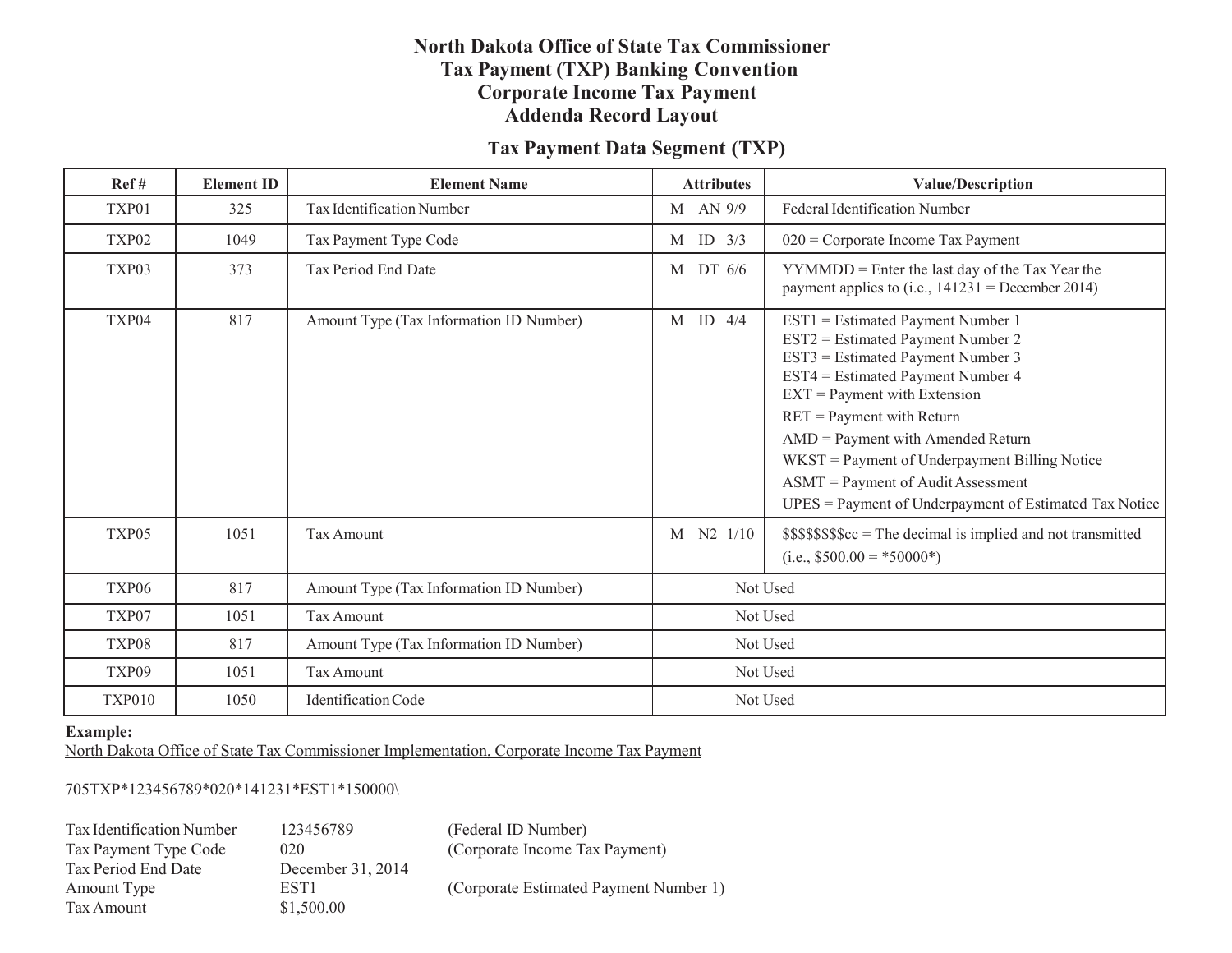# **North Dakota Office of State Tax Commissioner Tax Payment (TXP) Banking Convention Electric Generation, Distribution, or Transmission Tax Payment Addenda Record Layout**

| Ref#              | <b>Element ID</b> | <b>Element Name</b>                     | <b>Attributes</b> | <b>Value/Description</b>                                                                                                                 |
|-------------------|-------------------|-----------------------------------------|-------------------|------------------------------------------------------------------------------------------------------------------------------------------|
| TXP01             | 325               | Tax Identification Number               | AN<br>9/9<br>M    | <b>Federal Identification Number</b>                                                                                                     |
| TXP <sub>02</sub> | 1049              | Tax Payment Type Code                   | ID<br>3/3<br>M    | $150$ = Electric Generation, Distribution, or Transmission Tax<br>Payment                                                                |
| TXP03             | 373               | Tax Period End Date                     | DT<br>M<br>6/6    | $YYMMDD =$ Enter the last day of the Reporting Month the<br>payment applies to (i.e., $141231$ = December 2014)                          |
| TXP04             | 817               | Amount Type (Tax Information ID Number) | ID<br>M<br>4/4    | $RET = Payment with Original Return$<br>$AMD = Payment with Amented Return$<br>$ASMT =$ Payment of Audit Assessment or Billing Statement |
| TXP05             | 1051              | <b>Tax Amount</b>                       | M<br>$N2$ 1/10    | $$$$ \$\$\$\$\$\$ $c =$ The decimal is implied and not transmitted<br>$(i.e., $500.00 = *50000*)$                                        |
| TXP06             | 817               | Amount Type (Tax Information ID Number) |                   | Not Used                                                                                                                                 |
| TXP07             | 1051              | Tax Amount                              |                   | Not Used                                                                                                                                 |
| TXP08             | 817               | Amount Type (Tax Information ID Number) |                   | Not Used                                                                                                                                 |
| TXP09             | 1051              | <b>Tax Amount</b>                       |                   | Not Used                                                                                                                                 |
| <b>TXP010</b>     | 1050              | <b>Identification Code</b>              |                   | Not Used                                                                                                                                 |

### **Tax Payment Data Segment (TXP)**

#### **Example:**

North Dakota Office of State Tax Commissioner Implementation, Electric Generation, Distribution, or Transmission Tax Payment

### 705TXP\*123456789\*150\*141231\*RET\*150000\

| Tax Identification Number | 123456789         | (Federal ID Number)                                              |
|---------------------------|-------------------|------------------------------------------------------------------|
| Tax Payment Type Code     | 150               | (Electric Generation, Distribution, or Transmission Tax Payment) |
| Tax Period End Date       | December 31, 2014 |                                                                  |
| Amount Type               | <b>RET</b>        | (Payment with Original Return)                                   |
| Tax Amount                | \$1,500.00        |                                                                  |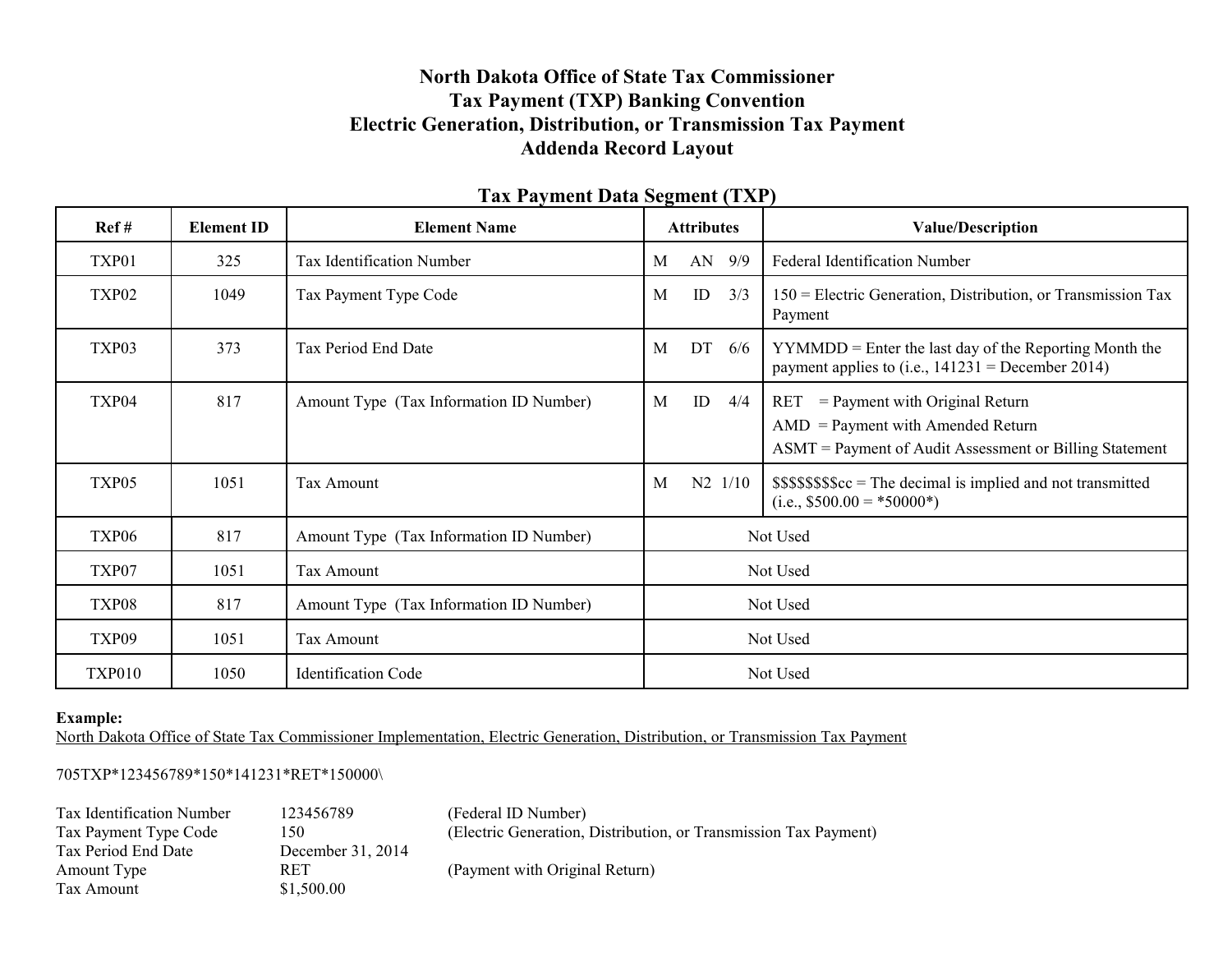# **North Dakota Office of State Tax Commissioner Tax Payment (TXP) Banking Convention Fiduciary Income Tax Payment Addenda Record Layout**

# **Tax Payment Data Segment (TXP)**

| Ref#              | <b>Element ID</b> | <b>Element Name</b>                     | <b>Attributes</b> | <b>Value/Description</b>                                                                                                                                                                                                                                              |
|-------------------|-------------------|-----------------------------------------|-------------------|-----------------------------------------------------------------------------------------------------------------------------------------------------------------------------------------------------------------------------------------------------------------------|
| TXP01             | 325               | Tax Identification Number               | M AN 9/9          | <b>Federal Identification Number</b>                                                                                                                                                                                                                                  |
| TXP <sub>02</sub> | 1049              | Tax Payment Type Code                   | $M$ ID 4/4        | $020F =$ Fiduciary Income Tax Payment                                                                                                                                                                                                                                 |
| TXP03             | 373               | Tax Period End Date                     | M DT 6/6          | $YYMMDD =$ Enter the last day of the Tax Year the<br>payment applies to (i.e., $141231$ = December 2014)                                                                                                                                                              |
| TXP04             | 817               | Amount Type (Tax Information ID Number) | $M$ ID $3/4$      | $EST1 = Estimated$ Payment Number 1<br>$EST2 = Estimated$ Payment Number 2<br>$EST3 = Estimated$ Payment Number 3<br>$EST4 = Estimated$ Payment Number 4<br>$=$ Extension payment<br>EXT<br><b>RET</b><br>$=$ Return payment<br>$=$ All other account payments<br>ACT |
| TXP05             | 1051              | <b>Tax Amount</b>                       | M N2 1/10         | $$$$ \$\$\$\$\$\$ $c =$ The decimal is implied and not transmitted<br>$(i.e., $500.00 = *50000*)$                                                                                                                                                                     |
| TXP <sub>06</sub> | 817               | Amount Type (Tax Information ID Number) | Not Used          |                                                                                                                                                                                                                                                                       |
| TXP07             | 1051              | <b>Tax Amount</b>                       |                   | Not Used                                                                                                                                                                                                                                                              |
| TXP08             | 817               | Amount Type (Tax Information ID Number) |                   | Not Used                                                                                                                                                                                                                                                              |
| TXP09             | 1051              | <b>Tax Amount</b>                       |                   | Not Used                                                                                                                                                                                                                                                              |
| <b>TXP010</b>     | 1050              | <b>Identification Code</b>              |                   | Not Used                                                                                                                                                                                                                                                              |

#### **Example:**

North Dakota Office of State Tax Commissioner Implementation, Fiduciary Income Tax Payment

705TXP\*123456789\*020F\*141231\*EST1\*150000\

| Tax Identification Number | 123456789         | (Federal ID Number)                    |
|---------------------------|-------------------|----------------------------------------|
| Tax Payment Type Code     | 020F              | (Fiduciary Tax Payment)                |
| Tax Period End Date       | December 31, 2014 |                                        |
| Amount Type               | EST <sub>1</sub>  | (Fiduciary Estimated Payment Number 1) |
| Tax Amount                | \$1,500.00        |                                        |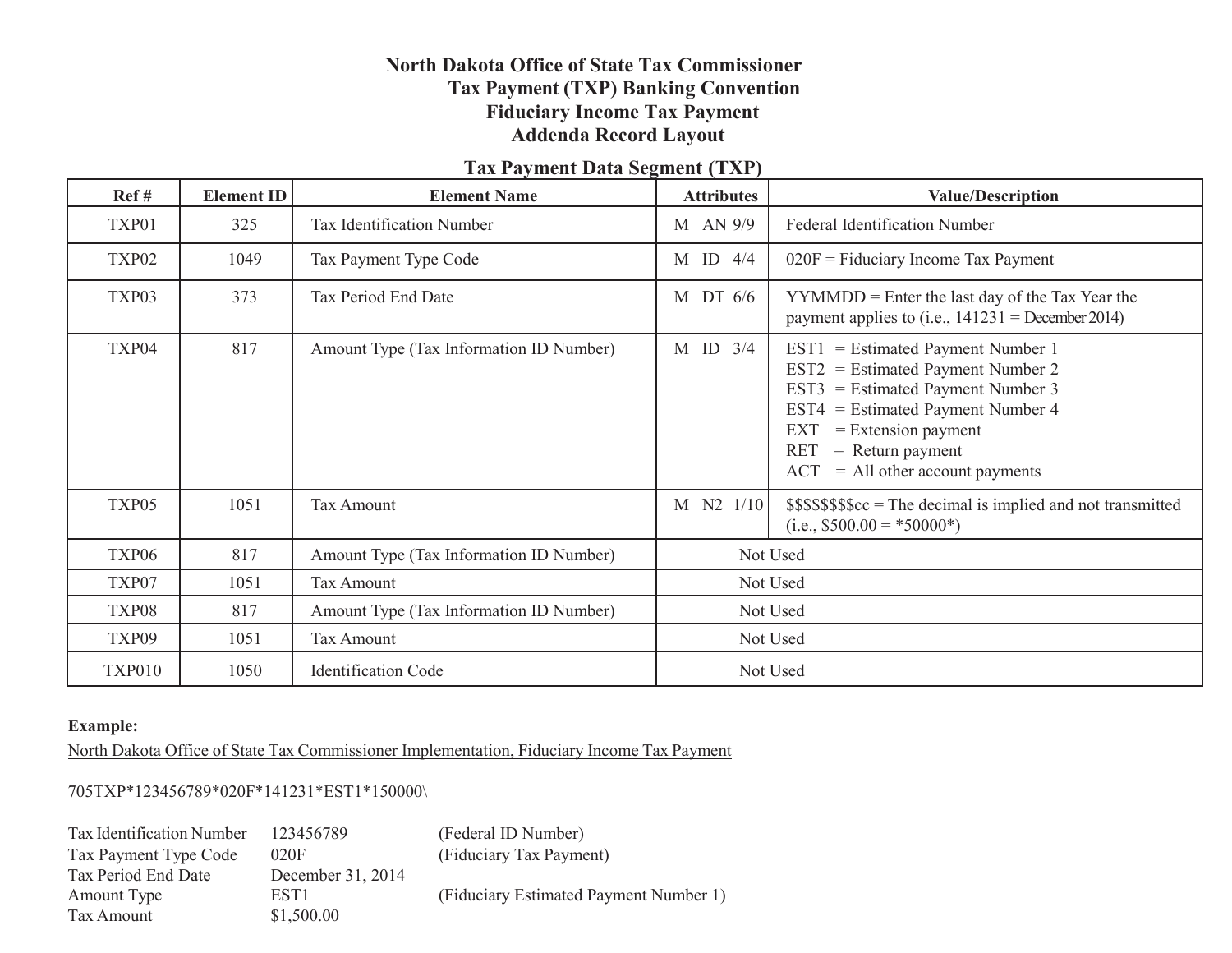### **North Dakota Office of State Tax Commissioner Tax Payment (TXP) Banking Convention Financial Institution Tax Payment Addenda Record Layout**

# **Tax Payment Data Segment (TXP)**

| Ref#              | <b>Element ID</b> | <b>Element Name</b>                     | <b>Attributes</b> | <b>Value/Description</b>                                                                                                                                                                                                         |
|-------------------|-------------------|-----------------------------------------|-------------------|----------------------------------------------------------------------------------------------------------------------------------------------------------------------------------------------------------------------------------|
| TXP01             | 325               | Tax Identification Number               | M AN 9/9          | <b>Federal Identification Number</b>                                                                                                                                                                                             |
| TXP <sub>02</sub> | 1049              | Tax Payment Type Code                   | M ID $3/3$        | $030$ = Financial Institution Tax Payment                                                                                                                                                                                        |
| TXP03             | 373               | Tax Period End Date                     | M DT $6/6$        | $YYMMDD =$ Enter the last day of the Tax Year the payment<br>applies to (i.e., $141231$ = December 2014)                                                                                                                         |
| TXP04             | 817               | Amount Type (Tax Information ID Number) | $M$ ID 4/4        | $=$ Payment with Form 35PV<br>EXT<br>$=$ Payment with Original Return<br><b>RET</b><br>$AMD = Payment with Amented Return$<br>$DIST$ = Payment of Distribution Fund Portion of Tax (5/7)<br>$ASMT =$ Payment of Audit Assessment |
| TXP05             | 1051              | Tax Amount                              | M N2 1/10         | $$$$ \$\$\$\$\$\$ $c =$ The decimal is implied and not transmitted<br>$(i.e., $500.00 = *50000*)$                                                                                                                                |
| TXP <sub>06</sub> | 817               | Amount Type (Tax Information ID Number) |                   | Not Used                                                                                                                                                                                                                         |
| TXP07             | 1051              | Tax Amount                              |                   | Not Used                                                                                                                                                                                                                         |
| TXP08             | 817               | Amount Type (Tax Information ID Number) |                   | Not Used                                                                                                                                                                                                                         |
| TXP09             | 1051              | Tax Amount                              |                   | Not Used                                                                                                                                                                                                                         |
| <b>TXP010</b>     | 1050              | <b>Identification Code</b>              |                   | Not Used                                                                                                                                                                                                                         |

#### **Example:**

North Dakota Office of State Tax Commissioner Implementation, Financial Institution Tax Payment

#### 705TXP\*123456789\*030\*141231\*RET\*150000\

| Tax Identification Number | 123456789         | (Federal ID Number)                 |
|---------------------------|-------------------|-------------------------------------|
| Tax Payment Type Code     | 030               | (Financial Institution Tax Payment) |
| Tax Period End Date       | December 31, 2014 |                                     |
| Amount Type               | <b>RET</b>        | (Payment with Original Return)      |
| Tax Amount                | \$1,500.00        |                                     |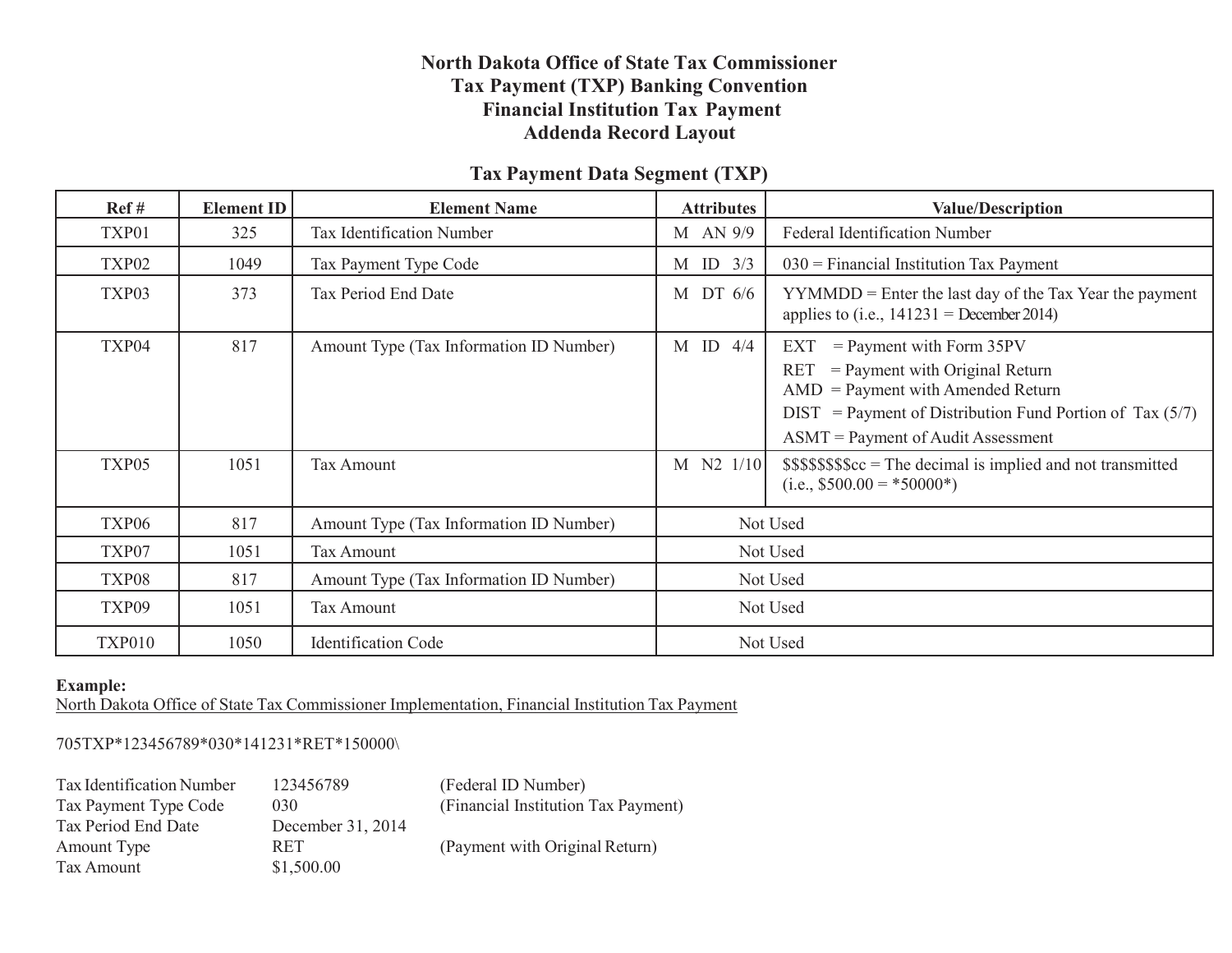### **North Dakota Office of State Tax Commissioner Tax Payment (TXP) Banking Convention Income Tax Withholding Addenda Record Layout**

### **Tax Payment Data Segment (TXP)**

| Ref#              | <b>Element ID</b> | <b>Element Name</b>                     | <b>Attributes</b> | <b>Value/Description</b>                                                                                  |
|-------------------|-------------------|-----------------------------------------|-------------------|-----------------------------------------------------------------------------------------------------------|
| TXP01             | 325               | Tax Identification Number               | M AN 11/11        | 11-digit ID Number (Federal ID plus a 2-digit suffix)                                                     |
| TXP <sub>02</sub> | 1049              | Tax Payment Type Code                   | ID $3/3$<br>M     | $011 = \text{Withouting}$                                                                                 |
| TXP03             | 373               | Tax Period End Date                     | DT 6/6<br>M       | $YYMMDD =$ Enter the last day of the reporting period in<br>the DD value (i.e., $141231$ = December 2014) |
| TXP04             | 817               | Amount Type (Tax Information ID Number) | $M$ ID $1/1$      | $C =$ Current Withholding Tax Return<br>$A =$ Amended Withholding Tax Return<br>$T = Tax Return$          |
| TXP <sub>05</sub> | 1051              | <b>Tax Amount</b>                       | $N2$ $1/10$<br>M  | $$$$ \$\$\$\$\$\$ $c =$ The decimal is implied and not transmitted<br>(i.e., $$500.00 = *50000*$ )        |
| TXP06             | 817               | Amount Type (Tax Information ID Number) | ID $1/1$<br>X     | $P =$ Penalty                                                                                             |
| TXP07             | 1051              | Penalty Amount                          | $N2$ $1/10$<br>X  | $$$$ \$\$\$\$\$\$ $c =$ The decimal is implied and not transmitted<br>$(i.e., $25.000 = *2500*)$          |
| TXP08             | 817               | Amount Type (Tax Information ID Number) | $X$ ID $1/1$      | $I = Interest$                                                                                            |
| TXP09             | 1051              | <b>Interest Amount</b>                  | N2 1/10<br>Χ      | $$$$ \$\$\$\$\$\$ $c =$ The decimal is implied and not transmitted<br>$(i.e., $5.00 = *500*)$             |
| <b>TXP010</b>     | 1050              | Identification Code                     |                   | Not used                                                                                                  |

#### **Example:**

North Dakota Office of State Tax Commissioner Implementation, Withholding Tax

705TXP\*12345678901\*011\*141231\*C\*150000\*P\*2500\*I\*500\

| Tax Identification Number | 12345678901   | (11-digit ID Number: Usually Federal ID plus a 2-digit Suffix) |
|---------------------------|---------------|----------------------------------------------------------------|
| Tax Payment Type Code     | 011           | (Withholding Tax)                                              |
| Tax Period End Date       | December 2014 |                                                                |
| Amount Type               |               | (Current Withholding Tax Return)                               |
| Tax Amount                | \$1,500.00    |                                                                |
| Amount Type               |               | (Penalty Code)                                                 |
| Penalty Amount            | \$25.00       |                                                                |
| Amount Type               |               | (Interest Code)                                                |
| Interest Amount           | \$5.00        |                                                                |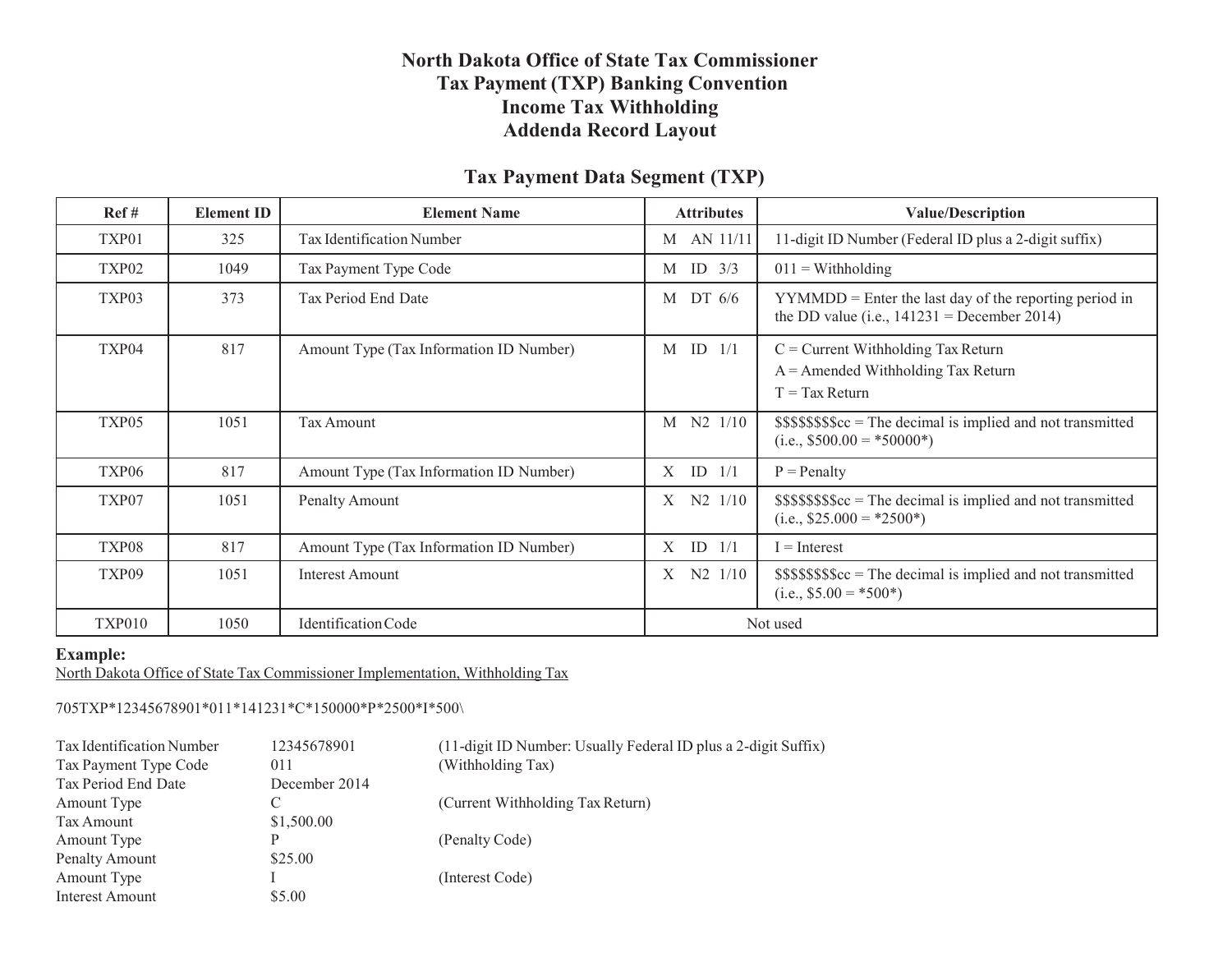### **North Dakota Office of State Tax Commissioner Tax Payment (TXP) Banking Convention Motor Fuels Tax Addenda Record Layout**

### **Tax Payment Data Segment (TXP)**

| Ref#          | <b>Element ID</b> | <b>Element Name</b>                     | <b>Attributes</b> |          | <b>Value/Description</b>                                                                                  |
|---------------|-------------------|-----------------------------------------|-------------------|----------|-----------------------------------------------------------------------------------------------------------|
| TXP01         | 325               | <b>Tax Identification Number</b>        | AN11/11<br>M      |          | 11-digit ID Number (Federal ID plus 2-digit suffix)                                                       |
| TXP02         | 1049              | Tax Payment Type Code                   | ID $3/3$<br>M     |          | $052$ = Special Fuel<br>$053$ = Motor Vehicle<br>$054 =$ Aviation<br>$055 = LP Gas$                       |
| TXP03         | 373               | Tax Period End Date                     | DT 6/6<br>M       |          | $YYMMDD =$ Enter the last day of the reporting period in the DD value<br>(i.e., $141231$ = December 2014) |
| TXP04         | 817               | Amount Type (Tax Information ID Number) | $M$ ID $1/1$      |          | $O =$ Original Tax Return<br>$A =$ Amended Tax Return<br>$B = B$ illing                                   |
| TXP05         | 1051              | <b>Tax Amount</b>                       | N2<br>M           | 1/10     | $$$$ \$\$\$\$\$\$ $c =$ The decimal is implied and not transmitted<br>$(i.e., $500.00 = *50000*)$         |
| TXP06         | 817               | Amount Type (Tax Information ID Number) |                   |          | Not Used                                                                                                  |
| TXP07         | 1051              | Penalty Amount                          |                   | Not Used |                                                                                                           |
| TXP08         | 817               | Amount Type (Tax Information ID Number) | Not Used          |          |                                                                                                           |
| TXP09         | 1051              | <b>Interest Amount</b>                  |                   | Not Used |                                                                                                           |
| <b>TXP010</b> | 1050              | <b>Identification Code</b>              |                   |          | Not Used                                                                                                  |

#### **Example:**

North Dakota Office of State Tax Commissioner Implementation, Motor Fuels Tax

705TXP\*12345678970\*052\*141231\*O\*50000\

Tax Period End Date December 31, 2014<br>Amount Type O Tax Amount \$500.00

Tax Identification Number 12345678970 (11-digit ID number: Federal ID plus a 2-digit suffix)<br>Tax Payment Type Code 052 (Special Fuel) (Use applicable Type Code) Tax Payment Type Code 052 (Special Fuel) *(Use applicable Type Code)*<br>Tax Period End Date December 31, 2014

Amount Type O (Original Tax Return) *(Use applicable Amount Type)*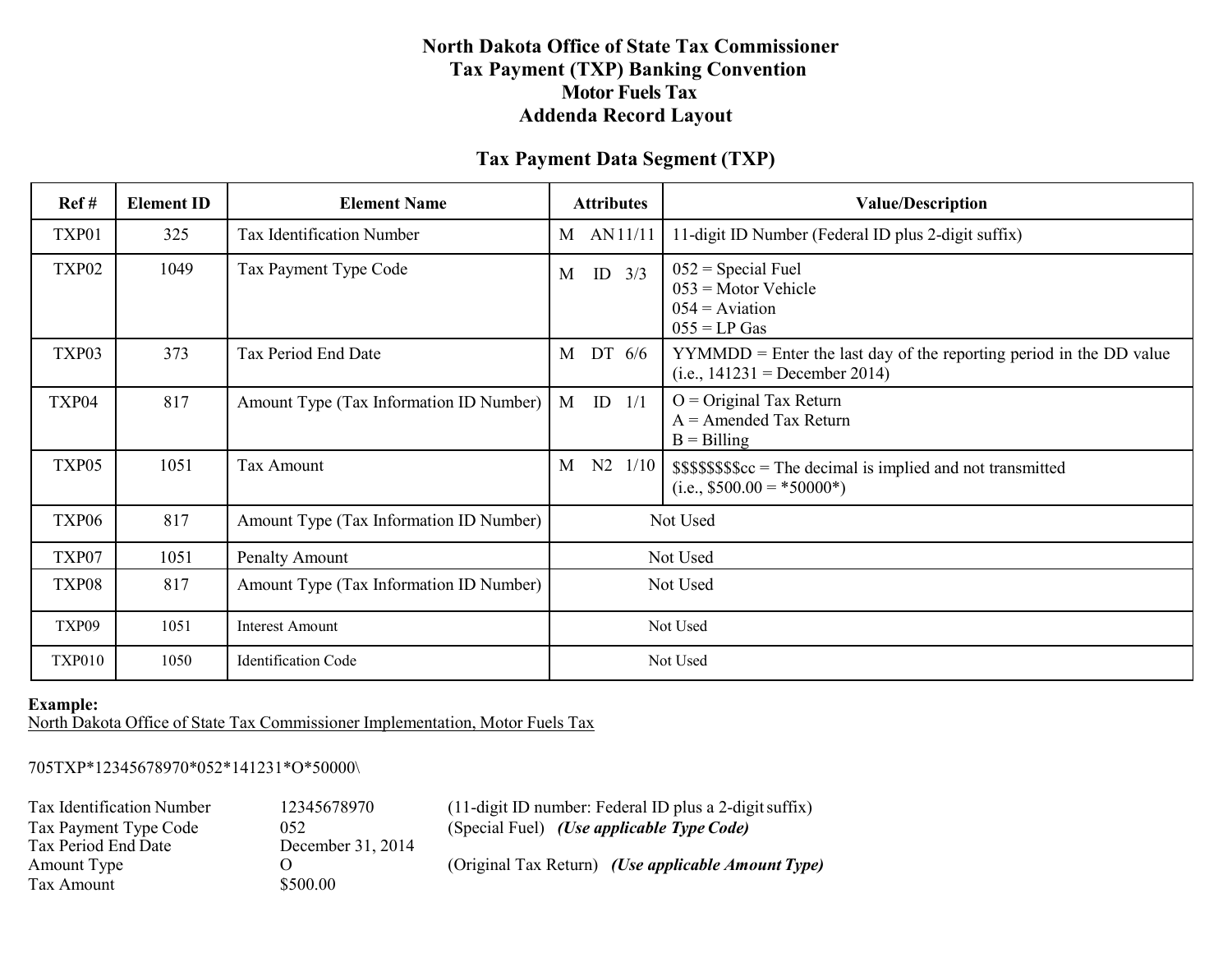## **North Dakota Office of State Tax Commissioner Tax Payment (TXT) BankingConvention Oil and Gas Severance Tax Addenda Record Layout**

| Ref#              | <b>Element ID</b> | <b>Element Name</b>                     |          | <b>Attributes</b> |             | <b>Value/Description</b>                                                                                  |  |
|-------------------|-------------------|-----------------------------------------|----------|-------------------|-------------|-----------------------------------------------------------------------------------------------------------|--|
| TXP01             | 325               | Tax Identification Number               | M        |                   | AN 9/9      | Federal Identification Number                                                                             |  |
| TXP <sub>02</sub> | 1049              | Tax Payment Type Code                   | M        | ID                | 1/5         | $080$ = Production/Severance Tax                                                                          |  |
| TXP03             | 373               | Tax Period End Date                     | M        | DT                | 6/6         | $YYMMDD =$ Enter the last day of the production month in the DD value<br>(i.e., $141231$ = December 2014) |  |
| TXP04             | 817               | Amount Type (Tax Information ID Number) | M        | ID                | 1/5         | $T12O = Original Oil Report$                                                                              |  |
|                   |                   |                                         |          |                   |             | $T12A =$ Amended Oil Report                                                                               |  |
|                   |                   |                                         |          |                   |             | $T13O = Original Gas Report$                                                                              |  |
|                   |                   |                                         |          |                   |             | $T13A = A$ mended Gas Report                                                                              |  |
|                   |                   |                                         |          |                   |             | ASMT = Underpayment Billing Notice or Audit Assessment                                                    |  |
| TXP05             | 1051              | Tax Amount                              | M        |                   | $N2$ $1/10$ | $$$$ \$\$\$\$\$ $c =$ The decimal is implied and not transmitted<br>$(i.e., $500.00 = *50000*)$           |  |
| TXP <sub>06</sub> | 817               | Amount Type (Tax Information ID Number) | Not Used |                   |             |                                                                                                           |  |
| TXP07             | 1051              | Tax Amount                              |          |                   |             | Not Used                                                                                                  |  |
| TXP08             | 817               | Amount Type (Tax Information ID Number) |          | Not Used          |             |                                                                                                           |  |
| TXP09             | 1051              | <b>Tax Amount</b>                       |          | Not Used          |             |                                                                                                           |  |
| <b>TXP010</b>     | 1050              | Identification Code                     |          | Not Used          |             |                                                                                                           |  |

# **Tax Payment Data Segment (TXP)**

#### **Example:**

North Dakota Office of State Tax Commissioner Implementation, Oil and Gas Severance Tax

705TXP\*123456789\*080\*141231\*T12O\*15000000**\**

| <b>Tax Identification Number</b> | 123456789         |                       |
|----------------------------------|-------------------|-----------------------|
| Tax Payment Type Code            | 080               | (Severance Tax)       |
| Tax Period End Date              | December 31, 2014 |                       |
| Amount Type                      | T12O              | (Original T12 Report) |
| Tax Amount                       | \$150,000.00      |                       |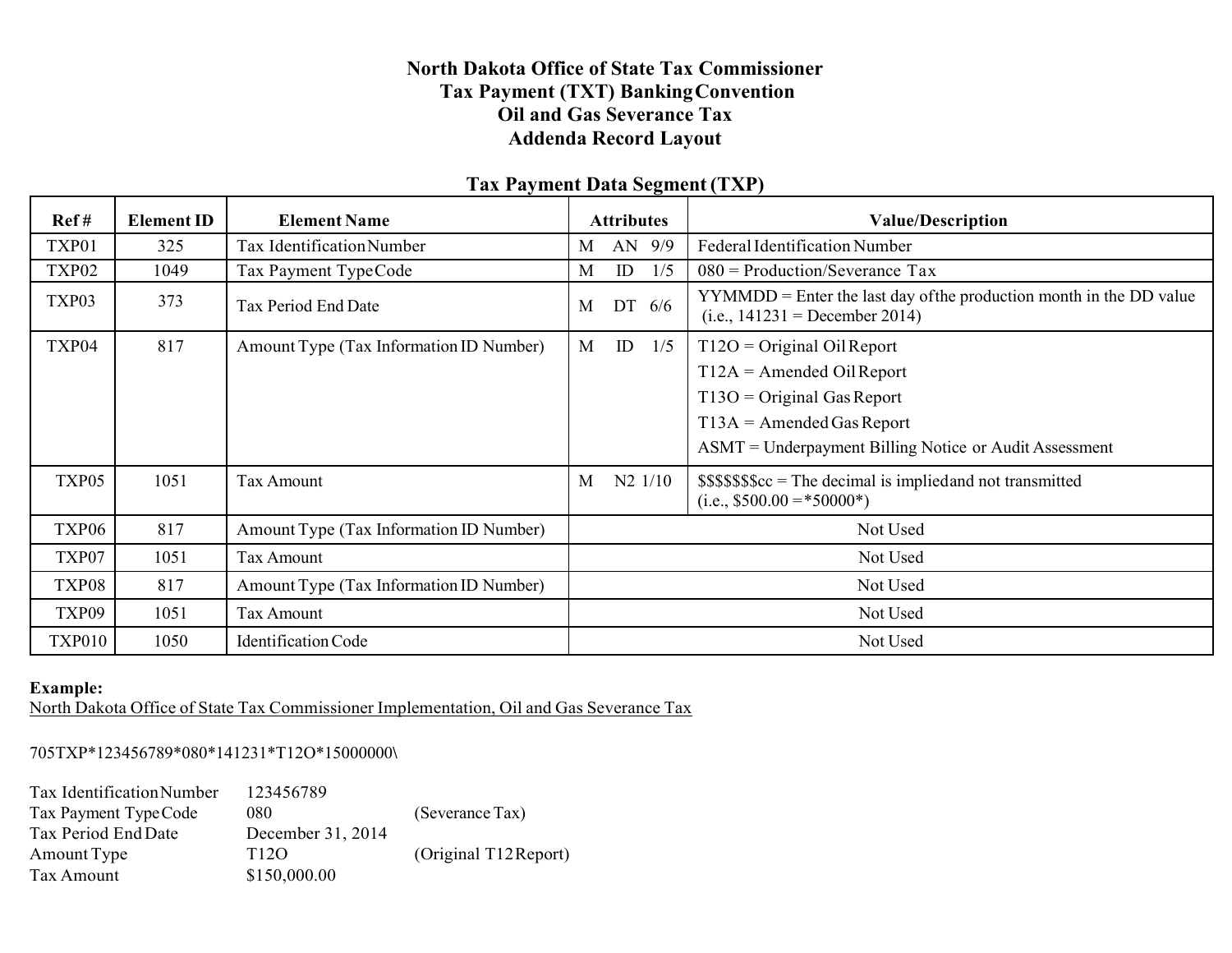## **North Dakota Office of State Tax Commissioner Tax Payment (TXP) BANKING CONVENTION Partnership Income Tax Payment Addenda Record Layout**

| Ref#              | <b>Element ID</b> | <b>Element Name</b>                     | o.<br><b>Attributes</b> | <b>Value/Description</b>                                                                                                |
|-------------------|-------------------|-----------------------------------------|-------------------------|-------------------------------------------------------------------------------------------------------------------------|
| TXP01             | 325               | Tax Identification Number               | M AN 9/9                | <b>Federal Identification Number</b>                                                                                    |
| TXP <sub>02</sub> | 1049              | Tax Payment Type Code                   | $M$ ID $4/4$            | $020P =$ Partnership Income Tax Payment                                                                                 |
| TXP03             | 373               | Tax Period End Date                     | M DT 6/6                | $YYMMDD =$ Enter the last day of the Tax Year the<br>payment applies to (i.e., $141231$ = December 2014)                |
| TXP04             | 817               | Amount Type (Tax Information ID Number) | $M$ ID $3/3$            | $EST = Estimate$ d payment<br>$EXT = Extension$ payment<br>$RET = Return$ payment<br>$ACT = All other account payments$ |
| TXP05             | 1051              | <b>Tax Amount</b>                       | M N2 1/10               | $$$$$ \$\$\$\$\$ $c =$ The decimal is implied and not<br>transmitted (i.e., $$500.00 = *50000*$ )                       |
| TXP06             | 817               | Amount Type (Tax Information ID Number) |                         | Not Used                                                                                                                |
| TXP07             | 1051              | <b>Tax Amount</b>                       | Not Used                |                                                                                                                         |
| TXP08             | 817               | Amount Type (Tax Information ID Number) | Not Used                |                                                                                                                         |
| TXP09             | 1051              | Tax Amount                              |                         | Not Used                                                                                                                |
| <b>TXP010</b>     | 1050              | <b>Identification Code</b>              |                         | Not Used                                                                                                                |

### **Tax Payment Data Segment (TXP)**

### **Example:**

North Dakota Office of State Tax Commissioner Implementation, Partnership Income Tax Payment

#### 705TXP\*123456789\*020P\*141231\*EST\*150000\

| Tax Identification Number | 123456789         | (Federal ID Number)             |
|---------------------------|-------------------|---------------------------------|
| Tax Payment Type Code     | 020P              | (Partnership Tax Payment)       |
| Tax Period End Date       | December 31, 2014 |                                 |
| Amount Type               | EST               | (Partnership Estimated Payment) |
| Tax Amount                | \$1,500.00        |                                 |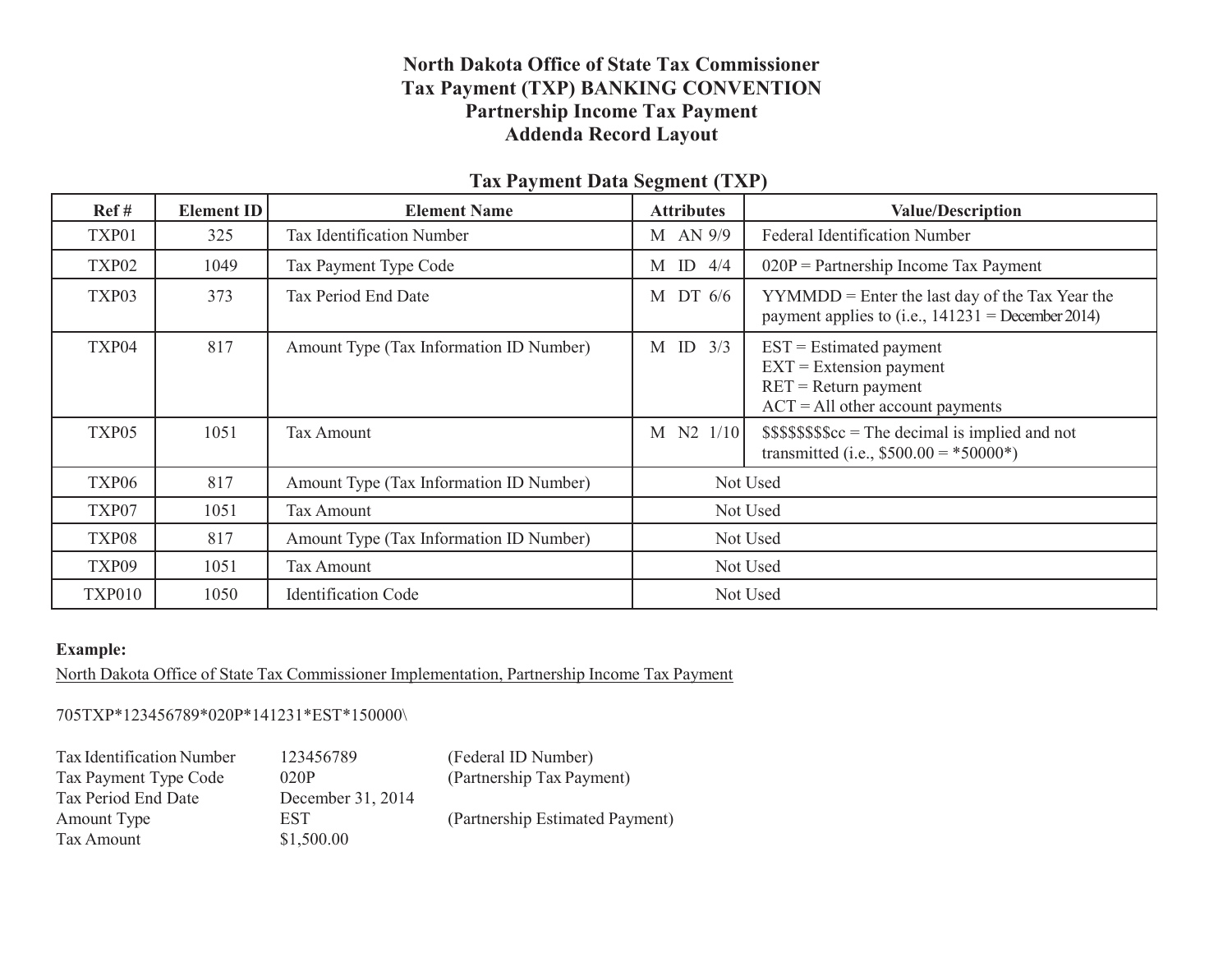# **North Dakota Office of State Tax Commissioner Tax Payment (TXP) Banking Convention Prepaid Wireless 911 Fee Addenda Record Layout**

# **Tax Payment Data Segment (TXP)**

| Ref#              | <b>Element ID</b> | <b>Element Name</b>                     | <b>Attributes</b> |          |                   | <b>Value/Description</b>                                                                                                   |
|-------------------|-------------------|-----------------------------------------|-------------------|----------|-------------------|----------------------------------------------------------------------------------------------------------------------------|
| TXP01             | 325               | Tax Identification Number               | M                 |          | AN 1/15           | Prepaid Wireless 911 Fee Account ID (i.e., PPD123456)                                                                      |
| TXP <sub>02</sub> | 1049              | Tax Payment Type Code                   | M                 | ID       | 1/5               | $200$ = Form PPD - Prepaid Wireless 911 Fee                                                                                |
| TXP03             | 373               | Tax Period End Date                     | M                 |          | DT 6/6            | $YYMMDD =$ Enter the last day of the reporting period in the DD value<br>$(i.e., 141231 = December 2014 reporting period)$ |
| TXP04             | 817               | Amount Type (Tax Information ID Number) | M                 | ID       | 1/1               | $R =$ Return Payment<br>$B =$ Billing Payment                                                                              |
| TXP05             | 1051              | Tax Amount                              | M                 |          | $N2 \frac{1}{10}$ | $$$$ \$\$\$\$\$ $c =$ The decimal is implied and not transmitted<br>$(i.e., $500.00 = *50000*)$                            |
| TXP06             | 817               | Amount Type (Tax Information ID Number) |                   | Not Used |                   |                                                                                                                            |
| TXP07             | 1051              | Tax Amount                              |                   | Not Used |                   |                                                                                                                            |
| TXP08             | 817               | Amount Type (Tax Information ID Number) |                   | Not Used |                   |                                                                                                                            |
| TXP09             | 1051              | Tax Amount                              | Not Used          |          |                   |                                                                                                                            |
| <b>TXP010</b>     | 1050              | <b>Identification Code</b>              |                   |          |                   | Not Used                                                                                                                   |

### **Example:**

North Dakota Office of State Tax Commissioner Implementation, Prepaid Wireless 911 Fee

#### 705TXP\*PPD123456\*200\*141231\*R\*150000\

| Tax Identification Number | PPD123456      | (Prepaid Wireless 911 Fee Account ID) |
|---------------------------|----------------|---------------------------------------|
| Tax Payment Type Code     | <b>200</b>     | (Form PPD – Prepaid Wireless 911 Fee) |
| Tax Period End Date       | December, 2014 |                                       |
| Amount Type               | R              | (Return Payment)                      |
| Tax Amount                | \$1,500.00     |                                       |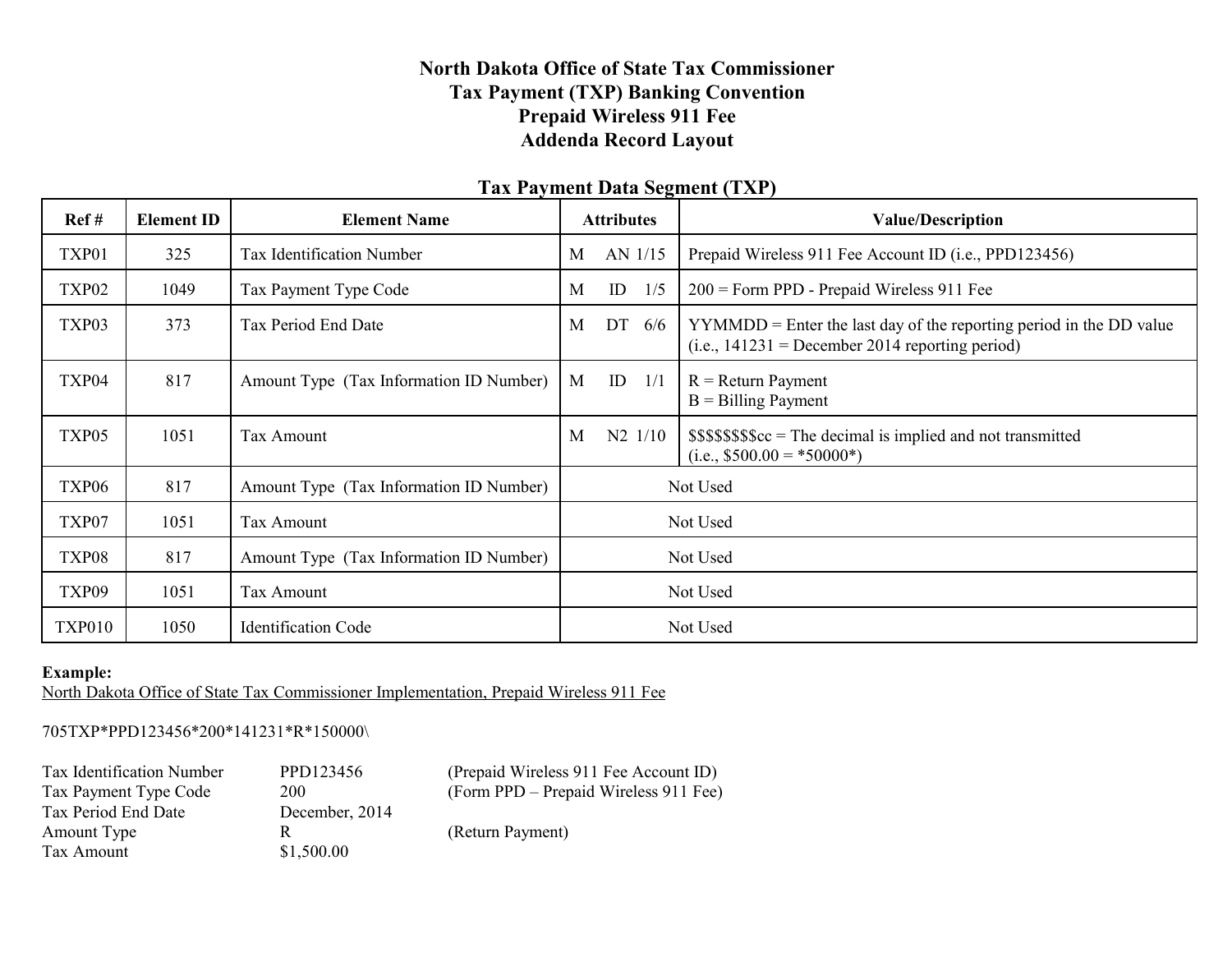# **North Dakota Office of State Tax Commissioner Tax Payment (TXP) Banking Convention Royalty Withholding Tax Addenda Record Layout**

### **Tax Payment Data Segment (TXP)**

| Ref#              | <b>Element ID</b> | <b>Element Name</b>                     | <b>Attributes</b>      | <b>Value/Description</b>                                                                                  |
|-------------------|-------------------|-----------------------------------------|------------------------|-----------------------------------------------------------------------------------------------------------|
| TXP01             | 325               | Tax Identification Number               | AN 1/15<br>M           | 12-Character ID Number (Federal ID plus "RWT")                                                            |
| TXP <sub>02</sub> | 1049              | Tax Payment Type Code                   | ID<br>M<br>1/5         | $011RW =$ Royalty Withholding                                                                             |
| TXP03             | 373               | Tax Period End Date                     | DT $6/6$<br>M          | $YYMMDD =$ Enter the last day of the reporting period<br>in the DD value (i.e., $141231$ = December 2014) |
| TXP04             | 817               | Amount Type (Tax Information ID Number) | ID<br>M<br>1/1         | $C$ (or T) = Current Royalty Withholding Tax Return<br>$A =$ Amended Royalty Withholding Tax Return       |
| TXP05             | 1051              | Tax Amount                              | $N2 \frac{1}{10}$<br>M | $$$$ \$\$\$\$\$ $c =$ The decimal is implied and not<br>transmitted (i.e., $$500.00 = *50000*$ )          |
| TXP <sub>06</sub> | 817               | Amount Type (Tax Information ID Number) | X<br>ID<br>1/1         | $P =$ Penalty                                                                                             |
| TXP07             | 1051              | <b>Penalty Amount</b>                   | X<br>$N2$ 1/10         | $$$$$ \$\$\$\$\$ $c =$ The decimal is implied and not<br>transmitted (i.e., $$25.00 = *2500^*$ )          |
| TXP08             | 817               | Amount Type (Tax Information ID Number) | X<br>ID<br>1/1         | $I = Interest$                                                                                            |
| TXP09             | 1051              | Interest Amount                         | X<br>$N2 \frac{1}{10}$ | $$$$ \$\$\$\$\$ $c =$ The decimal is implied and not<br>transmitted (i.e., $$5.00 = *500*$ )              |
| <b>TXP010</b>     | 1050              | <b>Identification Code</b>              |                        | Not Used                                                                                                  |

### **Example:**

North Dakota Office of State Tax Commissioner Implementation, Royalty Withholding Tax

#### 705TXP\*123456789RWT\*011RW\*141231\*C\*150000\*P\*2500\*I\*500\

| Tax Identification Number | 123456789RWT      | (12-character ID Number: Usually Federal ID plus RWT)                                                                   |
|---------------------------|-------------------|-------------------------------------------------------------------------------------------------------------------------|
| Tax Payment Type Code     | 011RW             | (Royalty Withholding Tax)                                                                                               |
| Tax Period End Date       | December 31, 2014 |                                                                                                                         |
| Amount Type               |                   | (Current Royalty With. Tax Return) (Note: May also use "T" if the value of "C" is not allowed by an ACH Payment system) |
| Tax Amount                | \$1,500.00        |                                                                                                                         |
| Amount Type               |                   | (Penalty Code)                                                                                                          |
| Penalty Amount            | \$25.00           |                                                                                                                         |
| Amount Type               |                   | (Interest Code)                                                                                                         |
| Interest Amount           | \$5.00            |                                                                                                                         |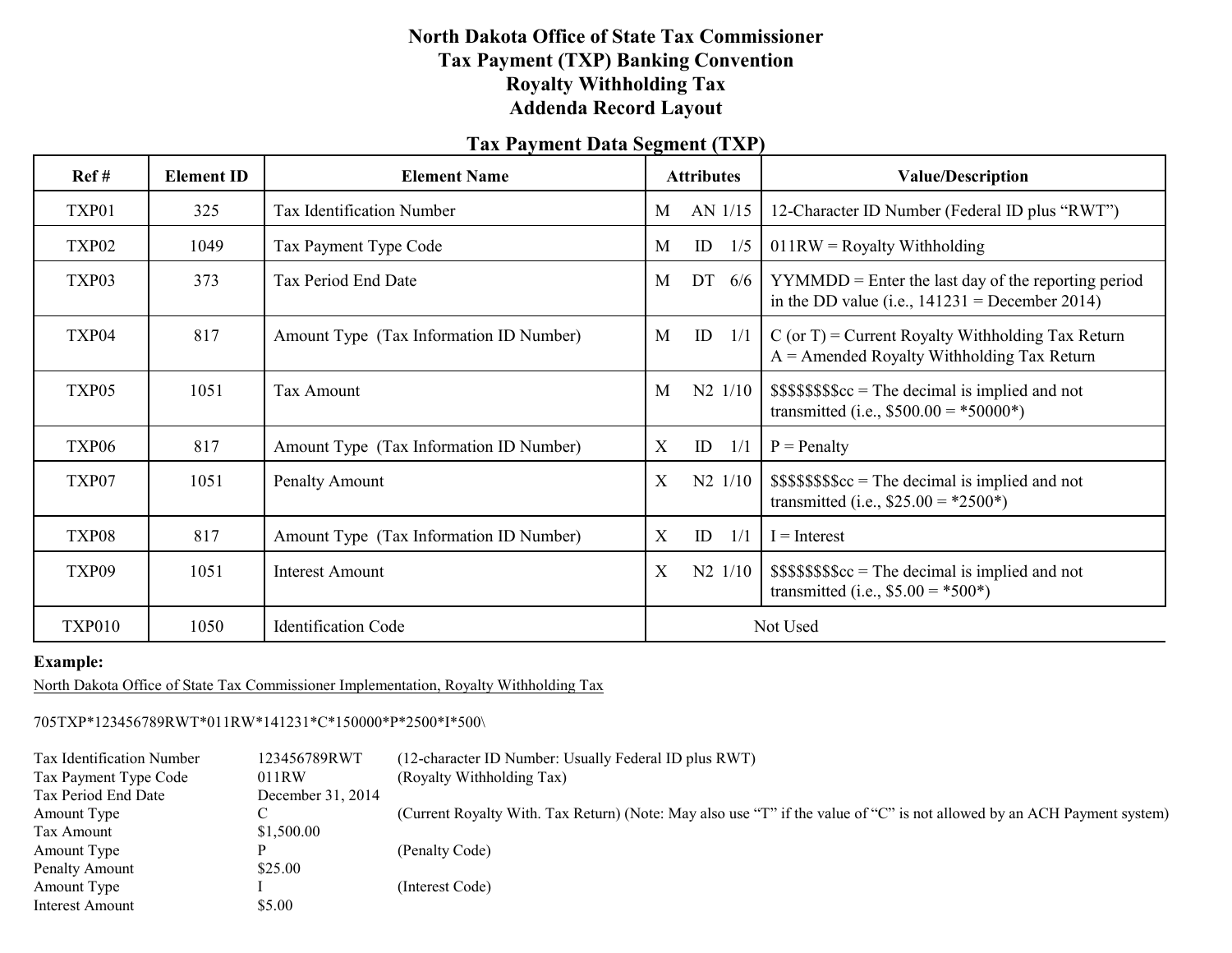# **North Dakota Office of State Tax Commissioner Tax Payment (TXP) Banking Convention S Corporation Income Tax Payment Addenda Record Layout**

### **Tax Payment Data Segment (TXP)**

| Ref#              | <b>Element ID</b> | <b>Element Name</b>                     | <b>Attributes</b> | <b>Value/Description</b>                                                                                              |  |
|-------------------|-------------------|-----------------------------------------|-------------------|-----------------------------------------------------------------------------------------------------------------------|--|
| TXP01             | 325               | Tax Identification Number               | M AN 9/9          | <b>Federal Identification Number</b>                                                                                  |  |
| TXP <sub>02</sub> | 1049              | Tax Payment Type Code                   | $M$ ID 4/4        | $020S = S$ Corporation Income Tax Payment                                                                             |  |
| TXP03             | 373               | Tax Period End Date                     | DT 6/6<br>M       | $YYMMDD =$ Enter the last day of the Tax Year the<br>payment applies to (i.e., $141231$ = December 2014)              |  |
| TXP04             | 817               | Amount Type (Tax Information ID Number) | $M$ ID $3/3$      | $EST = Estimate$ payment<br>$EXT = Extension$ payment<br>$RET = Return$ payment<br>$ACT = All other account payments$ |  |
| TXP05             | 1051              | <b>Tax Amount</b>                       | M N2 1/10         | $$$$ \$\$\$\$\$ $c =$ The decimal is implied and not<br>transmitted (i.e., $$500.00 = *50000*$ )                      |  |
| TXP06             | 817               | Amount Type (Tax Information ID Number) |                   | Not Used                                                                                                              |  |
| TXP07             | 1051              | Tax Amount                              |                   | Not Used                                                                                                              |  |
| TXP08             | 817               | Amount Type (Tax Information ID Number) | Not Used          |                                                                                                                       |  |
| TXP09             | 1051              | Not Used<br><b>Tax Amount</b>           |                   |                                                                                                                       |  |
| <b>TXP010</b>     | 1050              | <b>Identification Code</b>              |                   | Not Used                                                                                                              |  |

### **Example:**

North Dakota Office of State Tax Commissioner Implementation, S Corporation Income Tax Payment

#### 705TXP\*123456789\*020S\*141231\*EST\*150000\

| Tax Identification Number | 123456789         | (Federal ID Number)                |
|---------------------------|-------------------|------------------------------------|
| Tax Payment Type Code     | 020S              | (S Corporation Income Tax Payment) |
| Tax Period End Date       | December 31, 2014 |                                    |
| Amount Type               | EST.              | (S Corporation Estimated Payment)  |
| Tax Amount                | \$1,500.00        |                                    |